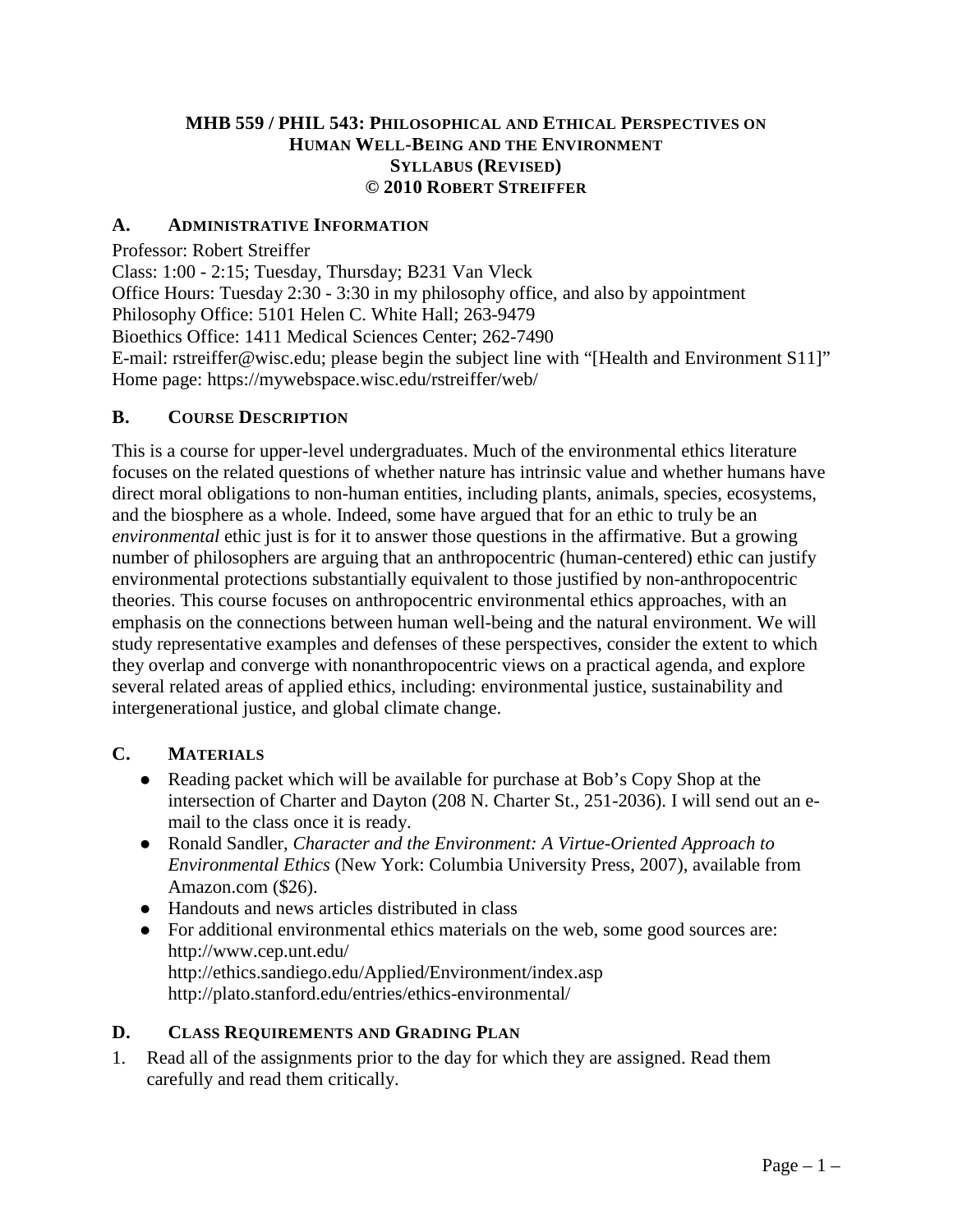2. Attend all the classes and actively participate in the discussions. Attendance will count as 5% of your final grade. You are entitled to one free unexcused absence. Any excused absences for reasons other than an emergency must be cleared in advance of the class missed. For all excused absences, you must send me an e-mail stating the date and the reason so that I will have a record of it when it comes time to calculate your final grade. Any unexcused absence above your free one will affect your attendance grade as follows:

| 1 absence  |                |
|------------|----------------|
| 2 absences |                |
| 3 absences |                |
| 4 absences |                |
| 5 absences |                |
| 6 absences | Fail the class |

3. Several short, in-class, unannounced quizzes, cumulatively worth 20% of your grade. These will be on the readings assigned for that day, and possibly include short-answer, multiple choice, and true/false questions. The grade for the quizzes will be determined as follows:  $% =$  total # of correct answers on all the quizzes/total # of questions on all the quizzes ("Select all that apply" questions can count as more than one answer);

| Grade |                                                                     |  | ╰ |  |
|-------|---------------------------------------------------------------------|--|---|--|
| %     | $100-93$   92.9-87   86.9-81   80.9-75   74.9-69   68.9-60   0-59.9 |  |   |  |

4. Papers: two 8 page papers (2,400 words, +/0 75 words), per the schedule below. The first is worth 35% of your grade, the second is worth 40%. You must hand in both papers in order to pass this course. You may not elect to opt out of a paper and receive an F on it. Papers are due at the beginning of class on the due date. Papers handed in during class but after the beginning of class will be bumped to the next letter grade or half-letter grade down (e.g., from an A to an AB, from a C to a D.) After that, the penalty is one full letter grade per 24 hours. Any non-emergency extensions must be requested prior to the due date, and will be granted only in rare circumstances. Although you are encouraged to discuss your papers with friends and classmates, no group work is allowed.

# **E. ADDITIONAL CLASS POLICIES**

Plagiarism and other kinds of academic misconduct: You must cite all of the sources you use for your papers, except that you need not cite my lectures or my handouts. Instead, cite to the original source, if there is one. The UW Writing Center has helpful guidelines for appropriate quotation and citation at http://students.wisc.edu/saja/pdf/Plagiarism.pdf. Please note that the imposition of any penalty for any kind of academic misconduct (e.g., plagiarism, trying to get credit for a class you didn't attend, etc.) can result in a permanent note that goes into your academic file, and that UW can disclose the fact that you were penalized for academic misconduct to interested parties who request that information. I reserve the right to fail any papers not in compliance with the UW rules governing academic misconduct, which you can find at http://students.wisc.edu/saja/misconduct/UWS14.html. Other penalties may also be used, if appropriate.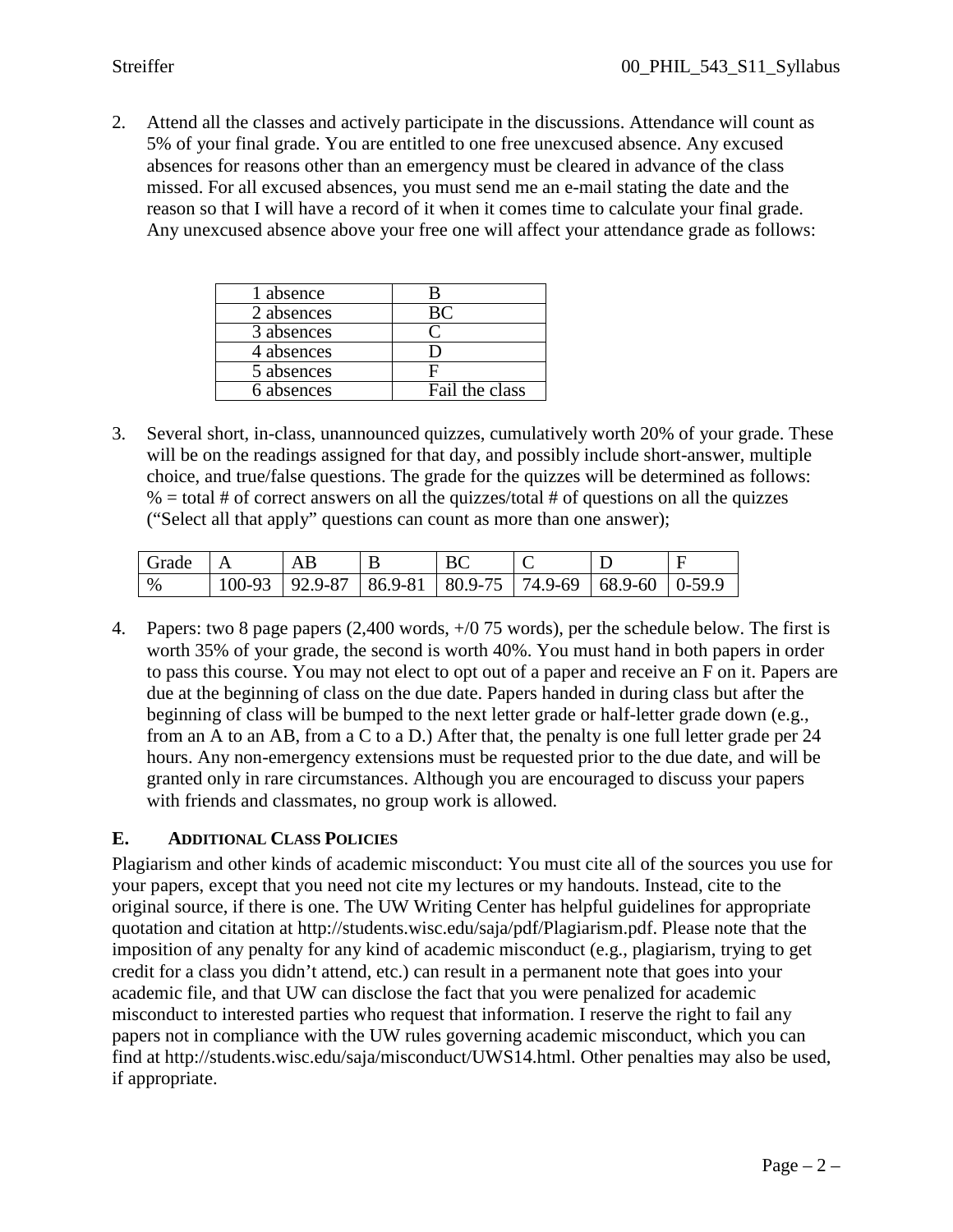Feedback on Final Papers: Because many students do not bother to pick up their final papers after the class is over, I do not automatically provide comments on them. If you are interested in comments, you can e-mail me after the grades are in and I will be more than happy to meet with you about your paper.

Exceptions to the rules: I will not grant anyone an exception to the rules outlined in this syllabus unless that exception is granted to everyone. This means, for example, that since I can't commit to allowing everyone the option of rewriting their paper, I can't allow anyone the option of rewriting their paper.

Incompletes: I think incompletes are almost invariably a bad idea both for the student and the professor, and they will only be granted in rare cases of truly extenuating circumstances

Classroom Etiquette: You are expected to behave in ways that are appropriate and respectful to the professor and the other students. This includes, but is not limited to

- 1. Some of the topics in this class are controversial and some students may already have passionate views about them. While we want to strive for a critical approach to our own views and the views of others, we must ensure that we are polite and respectful at all times.
- 2. Arriving on time. Students who walk into the classroom late create a distraction.
- 3. Refraining from private conservations with classmates during lecture or discussion.
- 4. Expressing disagreement with the comments of others in a respectful manner.
- 5. Removing sunglasses and hats.
- 6. Staying awake.
- 7. Refraining from reading any non-course-related material.
- 8. Refraining from packing up until class is completely over.
- 9. Turning any cell phones off when entering class.

### **F. OUTSIDE RESOURCES FOR HELP**

The Writing Center: they offer several classes and numerous handouts on academic writing. They will also provide individual writing instruction. Appointments can be made by stopping in at 6171 Helen C. White or calling 263-1992. Their web site is www.wisc.edu/writing. They can be much more effective if you approach them early in the writing process.

Study Skills: UW, as well as many other universities, have on-line materials available on how to improve your study skills as an undergraduate, and I encourage you to take a look at the URLs below and try to benefit from them.

http://guts.studentorg.wisc.edu/SS/sshome.htm http://www.stanford.edu/dept/undergrad/uac/resources/study\_skills.html.

Students who need accommodations should notify me by the end of the second week of the semester so that appropriate accommodations can be made. Please bring your documentation from the McBurney Center (http://www.mcburney.wisc.edu/).